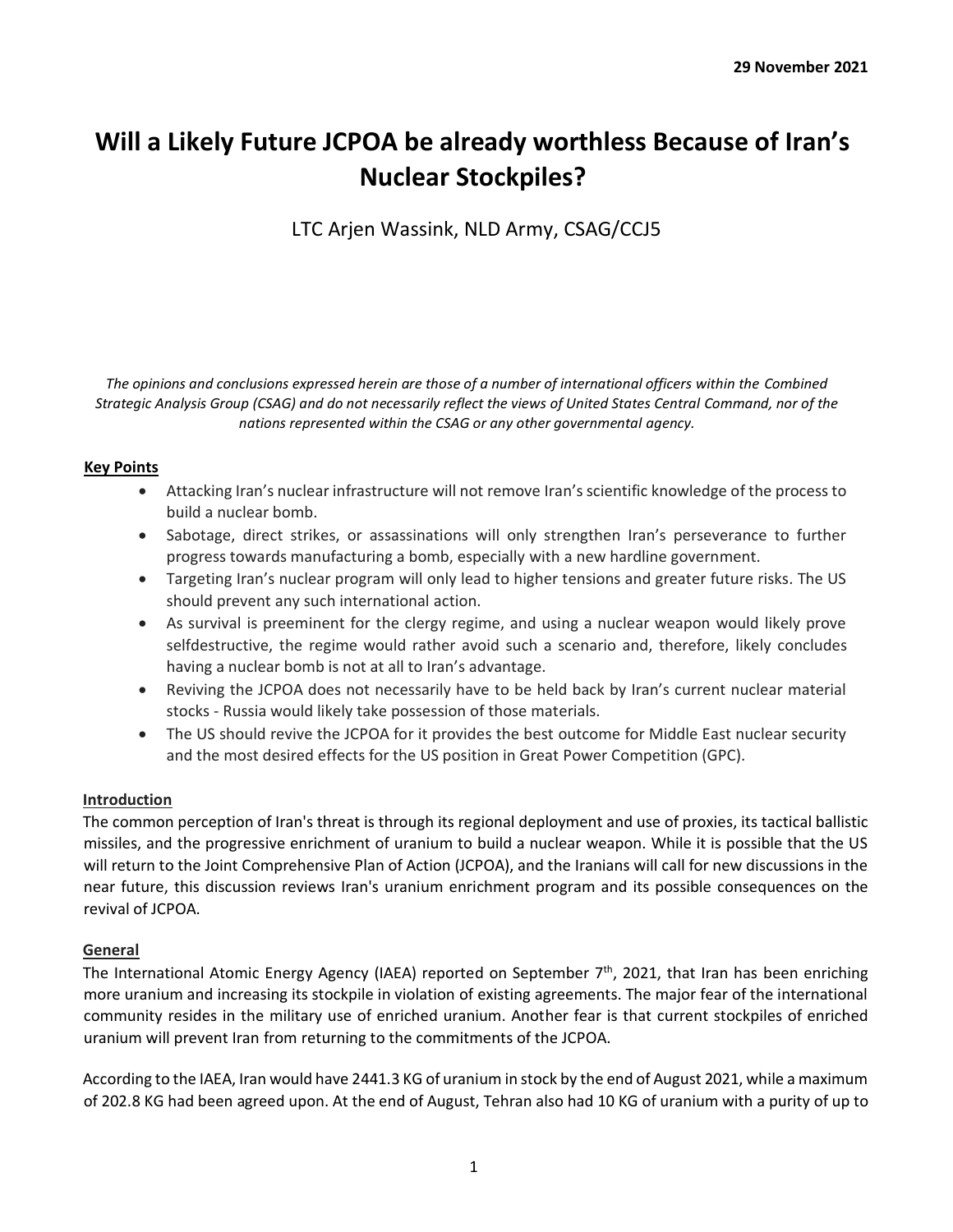60%. That was 2.4 KG in May. The stock of uranium enriched to 20% has increased in the same period from 62.8 to 84.3 KG whereas the agreement limits enrichment to 3.67%, far below the 90% purity required to produce nuclear weapons.<sup>1</sup> In compliance with the agreement, Iran is permitted to hold 300 KG, or about 660 LBS, of lowenriched uranium which is not enough to produce a single nuclear weapon.

The fact Iran did not honor its JCPOA commitments should not prevent the US and others from reviving the agreement. Revival is necessary because the former US administration, with limited international support, combined the JCPOA's nuclear restrictions with other issues such as Iran's ballistic missiles and malign proxies operating in the Middle East (ME). The US withdrawal from JCPOA in 2018, combined with the implementation of unilateral sanctions, is still only an issue between the US and Iran and has nothing to do with Iran and the other agreement signatories. But by stepping back from the agreement, Iran sought to progressively leverage the other signatories to pressure the US to stop the sanction regime.

Since 2019, a year after the US Maximum Pressure Campaign started, Tehran has not adhered to the nuclear agreement ratified by the United Nations General Assembly (UNGA) in 2015. Further, out of discontent, Iran curtailed the IAEA's inspections last year. Since that time, oversight of Iran's nuclear activities has been seriously undermined.

In a statement to the IAEA in January 2021, Iran pointed to a decision by its parliament to enrich more uranium with new installations more quickly. That decision came in response to the deadly attack on prominent Iranian nuclear scientist Mohsen Fakhrizadeh, who was believed to be the mastermind behind Tehran's attempts to create a nuclear weapon. However, Iran has always denied developing its own atomic bomb.<sup>2</sup> The IAEA signed a preliminary agreement with Iran in February 2021 on continuing "necessary" control of nuclear activities in the country. The inspectors were only given more limited access than before.

Iran and the JCPOA signatories have held multiple talks this year after US President Biden's inauguration about restoring the deal. The IAEA report comes at a time when negotiations have stalled after Iran's presidential election. Iranian authorities have initially warned that it could be months before they resume. Distrust and lack of openness from the Iranian side are causing increasing uncertainty. Meanwhile, fears are mounting that Israel could take independent action to once again sabotage Iran's nuclear program through CYBER warfare or destroy it with an airstrike as it did before in Iraq. Military plans dealing with Iran's nuclear program have been "greatly accelerated," Israel's CHOD General Aviv Kohavi warned in September.<sup>3</sup>

Nevertheless, Iran's decision to double down on its nuclear program after the last sabotage illustrates the risk and limits of kinetic action intended to disrupt the country's nuclear program. Targeted acts of sabotage or direct strikes may set back Iran's program, but cannot suppress the accumulated knowledge regarding uranium enrichment or the production of ballistic missiles. US intelligence agencies concluded in 2007<sup>4</sup> Iran possessed

https://www.bbc.com/news/worldmiddle-east-55530366 (accessed September 7, 2021).

August 12, 2021).

<sup>1</sup> NU.nl, "Atoomagentschap: Iran verrijkt steeds meer uranium," NU.nl, September 07, 2021,

https://www.nu.nl/buitenland/6155820/atoomagentschap-iran-verrijkt-steeds-meer-uranium.html (accessed September 7, 2021). <sup>2</sup> BBC News, "Iran resumes enriching uranium to 20% purity at Fordo facility," BBC, January 4, 2021,

<sup>3</sup> Al Jazeera, "Israel's military chief says 'accelerating' Iran strike plans", Al Jazeera, September 7, 2021,

https://www.aljazeera.com/news/2021/9/7/israels-military-chief-says-accelerating-iran-strike-plans (accessed September 7, 2021). <sup>4</sup> Kelsey Davenport, "Iran's expansion of uranium stockpile is troubling but manageable," Atlantic Council, September 14, 2020, https://www.atlanticcouncil.org/blogs/iransource/irans-expansion-of-uranium-stockpile-is-troubling-but-manageable/ (Accessed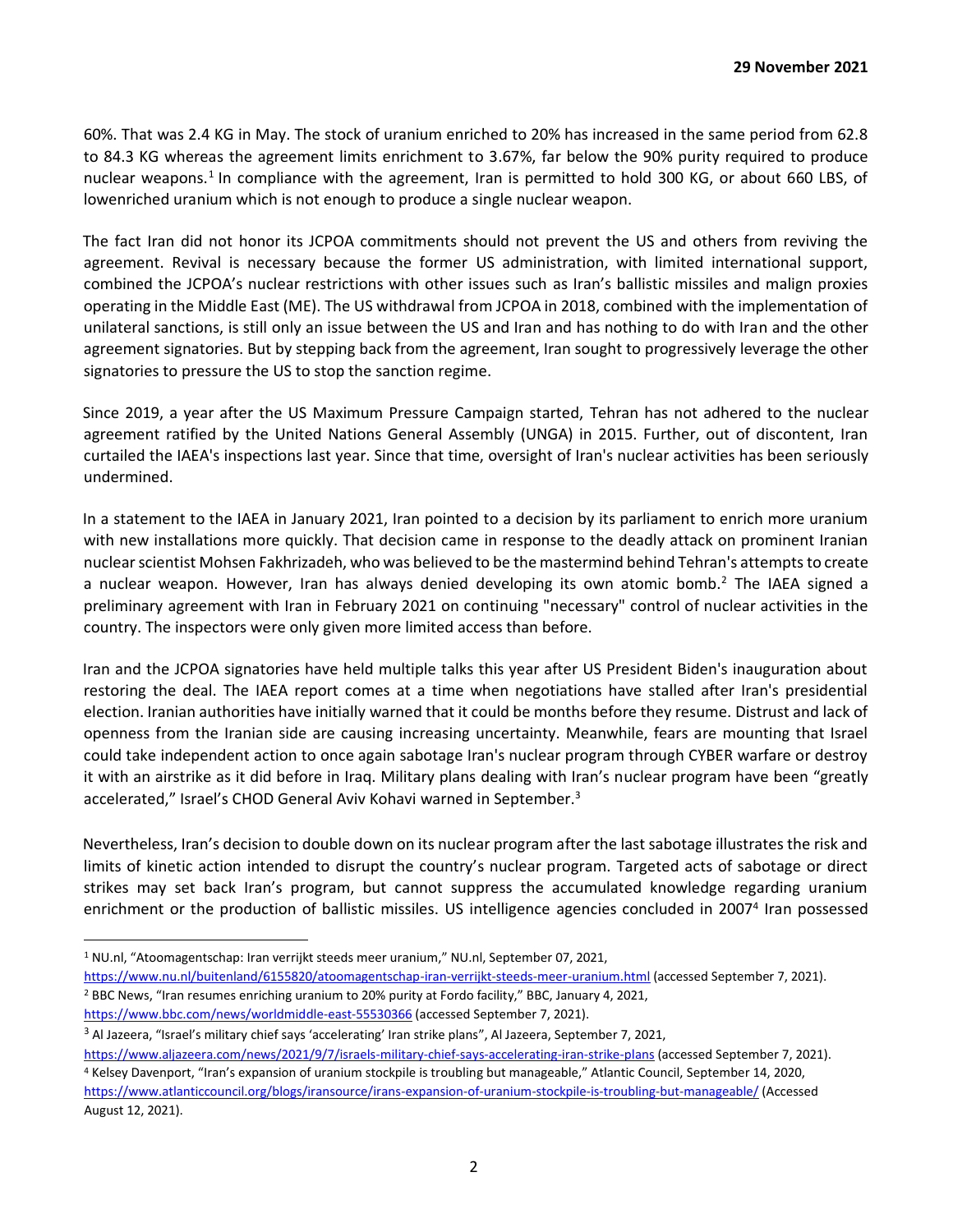these capabilities necessary to build and deliver nuclear weapons, though US officials doubt the country can produce a weapon soon.<sup>5</sup> The Natanz case showed that the destruction of the country's nuclear facilities is unlikely to push Tehran to abandon its nuclear program and will instead spur Iran to rebuild in more and dispersed locations harder to target. If Iran feels its nuclear program is less vulnerable, and if it's concerned about deterring further strikes or sabotage, that could influence any future discussion about the costs versus the benefits of pursuing nuclear weapons. Nevertheless, in their annual threat assessment report in April 2021, the US Intelligence Community assessed that Iran is not currently undertaking the key nuclear weapons development activities that would be necessary to produce a nuclear device. It would take years to do so.<sup>6</sup>

#### **Is a Future JCPOA Already Worthless?**

Some analysts suggest Iran cannot go back to the JCPOA because it already possesses a significant amount of highly enriched uranium. If this is true, the risks will only further increase, and negotiation will be pointless. So, will a future JCPOA be already worthless due to the current Iranian uranium enrichment program?

At the end of 2015, Russia's civilian nuclear company, Rosatom, shipped almost all of Iran's stockpile of lowenriched uranium to Russia; 25,000 LBS of nuclear material including the fuel that was close to bomb-grade quality enriched to 20% purity. This shipment fulfilled a major step in the nuclear deal, apparently leaving Iran with too little fuel to manufacture a nuclear weapon. For face-saving purposes, the uranium shipment was called part of a "fuel swap." But the fuel received, partly from Kazakhstan, was natural uranium, which would have required substantial processing to be used for either a nuclear reactor or a weapon.<sup>7</sup>

The peaceful removal of the fuel from Iran was one of the biggest achievements in President Obama's foreign policy record, the culmination of a seven-year effort that at various times involved sanctions, cyber sabotage of Iran's main nuclear facility, and repeated Israeli threats to bomb the country's facilities.

History now seems to repeat itself. The whole playbook, including threats and cyber-attacks, is played again like a ritual dance. This could give hope to the region and the world who see the Iranian nuclear threat emerging again. Fortunately, Russia is again willing to take Iran's surplus of enriched material. In January 2021, the Russian Foreign Ministry announced it is ready to export Iran's enriched uranium produced above the limit set by the 2015 nuclear deal, should the US return to the historic accord.<sup>8</sup> Now talks have started in Switzerland. Regardless of the current delay, the current status of Iran's enrichment program need not be a hindrance to reviving the JCPOA.

#### **Risk Assessment**

According to the IAEA, Iran has adhered to the accord's guidelines since the 2015 start of the JCPOA, despite some unanswered questions about unexplained radioactive materials. Iran's spin on these issues has not increased

<sup>5</sup> Farnaz Fassihi, David E. Sanger, William J. Broad, "Iran Vows to Increase Uranium Enrichment After Attack on Nuclear Site," The New York Times, April 12, 2021, https://www.nytimes.com/2021/04/13/world/middleeast/iran-nuclear-natanz.html (accessed August 15, 2021).

<sup>&</sup>lt;sup>6</sup> "2021 Annual Threat Assessment of the U.S. Intelligence Community," Office of the Director of National Intelligence, April 13, 2021, https://www.dni.gov/index.php/newsroom/reports-publications/reports-publications-2021/item/2204-2021-annual-threatassessmentof-the-u-s-intelligence-community (accessed September 2, 2021).

<sup>7</sup> David E. Sanger, Andrew E. Kramer, "Iran-hands-over-stockpile-of-enriched-uranium-to-Russia," The New York Times, December 28, 2015, https://www.nytimes.com/2015/12/29/world/middleeast/iran-hands-over-stockpile-of-enriched-uranium-to-russia.html (accessed September 7, 2021).

<sup>&</sup>lt;sup>8</sup> "Russia Ready to Export Iran's Surplus Enriched Uranium," Financial Tribune, January 29, 2021, https://financialtribune.com/articles/national/107252/russia-ready-to-export-iran-s-surplus-enriched-uranium (accessed August 15, 2021).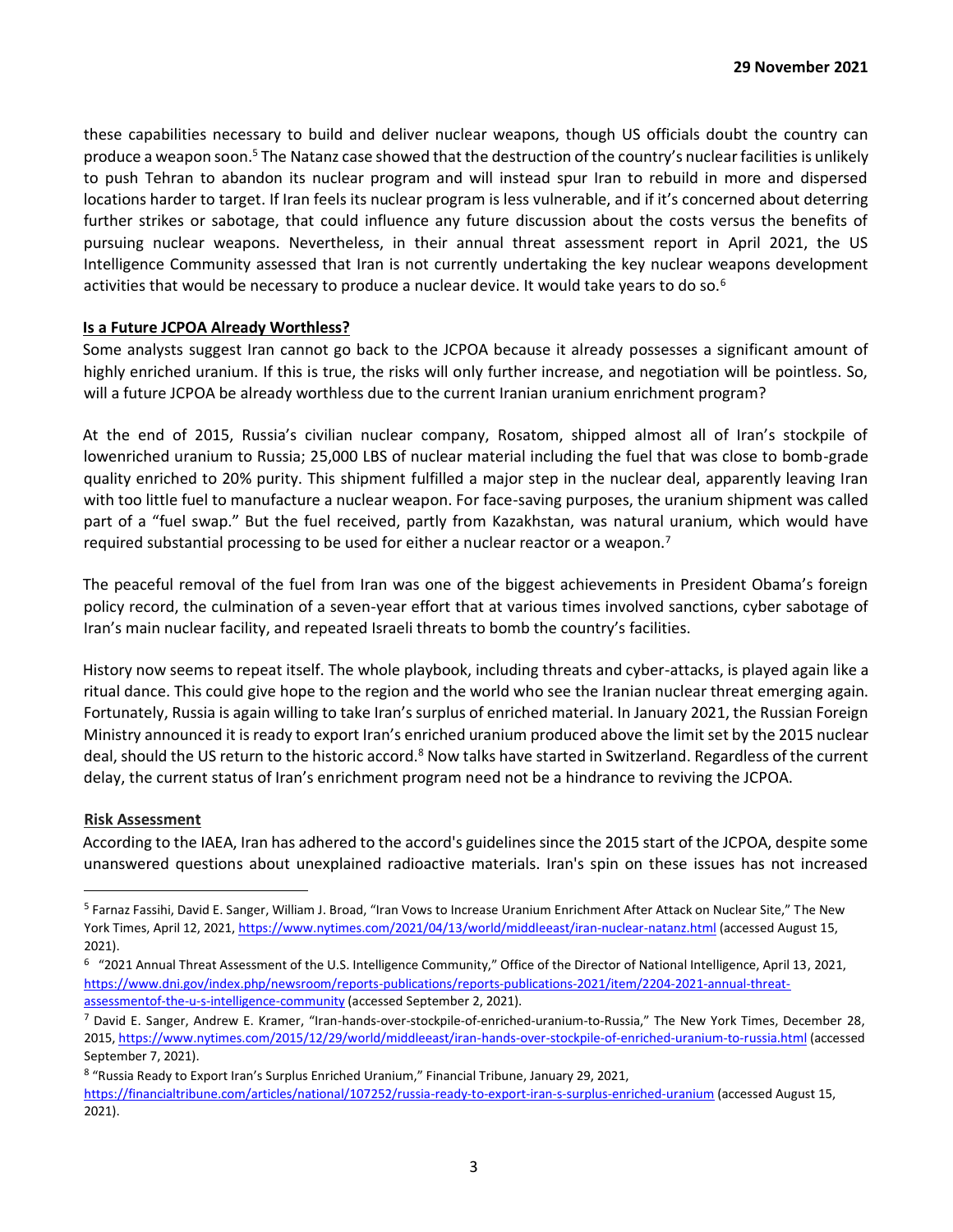confidence in Iranian actions, especially among Israel and the ME countries. Despite Iran's continuous reiteration of not wanting a nuclear weapon, it still enriches uranium to levels that are only useful for that purpose.

Opponents of the JCPOA, therefore, continue to insist on the risks of a nuclear Iran whether for peaceful or military purposes. A nuclear-armed Iran would dramatically change the balance of power in the Middle East, weakening US influence because it could also encourage other Middle Eastern nations to develop nuclear weapons of their own. Therefore, the clergy regime seems to think it needs the threat of the ability to build a nuclear weapon for regime survival.<sup>9</sup>

Iran achieving full nuclear status could in theory give Iran a significant deterrence against attack, but it is likely to trigger undesired consequences. Iran's acquisition of nuclear weapons could have the consequence of reducing the restraints on the side of its adversaries, in particular Israel and the US. Also, it could set up a spiral of escalation of weaponization if regional players such as Egypt and Saudi Arabia no longer believe they can rely on an extended deterrence from the US and decide to develop their own nuclear arsenals. Also, Iran having the weapon could prompt domestic hardliners to use it. For decades, Iranian leaders have released the same message towards their population, and internationally to the Shia community, that they want to wipe Israel off the map. Once they would admit that they have a nuclear weapon, the regime could be pushed to use it against Israel otherwise the regime could lose face. Although using the weapon as such will also result in a devastating reaction on Iran what would lead to the fall of the regime. As regime survival is preeminent for the clergy regime, the regime does not want to be maneuvered into such a scenario. This supports the assumption that having a nuclear bomb is not at all to Iran's advantage and therefore not likely to happen.

So far, a status of nuclear ambiguity based on a latent capability gives Iran strategic advantages by both establishing coercive power while limiting the response. At the same time, it can be used to obtain economic and political concessions – which is what Iran seeks in the nuclear negotiations. Iranian leaders have seen Japan as a model and have argued that if Japan is allowed to have fuel-cycle technologies and stay in the Treaty on the NonProliferation of nuclear weapons, then Iran should also have that option.<sup>10</sup> Nevertheless, the countries in the region believe they do not have the luxury to believe the promise Iran will never build a nuclear weapon because their existence is at risk. Oddly enough, the region has not reacted that way to Israel's nuclear capabilities. Still, regardless of what Raisi's approach will be, the most likely outcome for the next months or year is that a new revived JCPOA will emerge because this gives Iran the best outcome for survival. For the US, there is no other solution possible to keep a grip on Iran and to stabilize its position in regional GPC.

#### **But What's Next?**

The US' JCPOA withdrawal has given the conservatives in Iran ammunition to refuse to negotiate on the terms of the JCPOA. However, while any future negotiations will be very difficult, negotiations must take place. Trust between Iran and the US was never strong but now has been deeply damaged. Therefore, the US must surpass itself to make any achievement possible. Rouhani's frustration showed that the Supreme Leader has the final word

<sup>9</sup> Kasraa Aarabi, Saied Kolkar, "The IRGC in the Age of Ebrahim Raisi," Tony Blair Institute for Global Change, August 2, 2021, https://institute.global/policy/irgc-age-ebrahim-raisi (accessed August 15, 2021).

<sup>&</sup>lt;sup>10</sup> Mayumi Fukushima, "No-Go Negotiations: Iran May Not Be in a Rush to Get Nuclear Weapons," The National Interest, June 27, 2021, https://nationalinterest.org/feature/no-go-negotiations-iran-may-not-be-rush-get-nuclear-weapons-188540 (accessed September 8, 2021).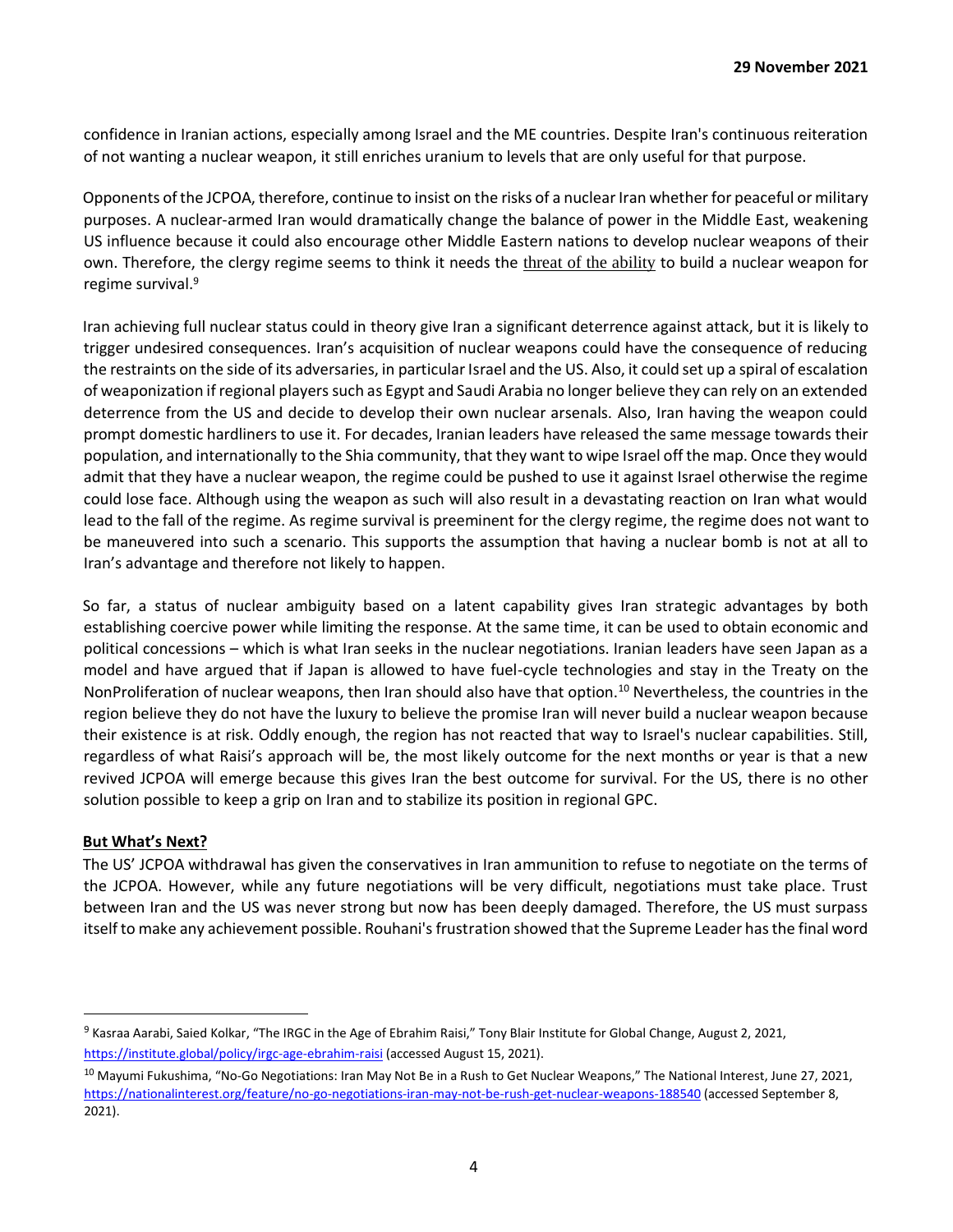on any agreement. Rouhani implicitly criticized Iran's top decision-makers for "not allowing" his government to reinstate the nuclear deal during its term in office.

Thus, while Iran initially indicated willingness to cooperate with the US, provided President Biden reverses Trump's approach, Iran's newly elected hardline President Raisi appears less amenable. Therefore, restoring the nuclear deal under Raisi will not be easy. The new president has said he will consider the nuclear deal as state policy but will do everything he can to make the negotiations in Vienna work in Iran's favor.<sup>11</sup> Raisi planned to show "less flexibility and demand more concessions" from Washington such as, keeping a chain of advanced uranium enrichment centrifuges in place, and insisting on the removal of human rights and terrorism-related US sanctions.<sup>12</sup>

Initially, Iran wants all sanctions imposed by the US since 2018 to be lifted. Raisi said, he wants to end US "tyrannical sanctions." Further, Raisi faces major economic challenges where his success will determine his credibility and abilities as a statesman and possible successor to Khamenei. Another important demand from Iran is that the US guarantee it will not withdraw from the nuclear deal again. However, the US is unlikely to comply with this demand. If the US does not comply with these demands, it will be grist to the mill for the Islamic revolution in which the US is the great Satan.

While confidence in the US continues to decline, and Iran is highly unlikely to succumb to sanctions, Raisi wants to further strengthen ties with China and Russia. He expects this to improve Iran's economic situation. Given China's interest in Iran, this may well be Iran's best chance of success. Iranian leaders view China as the only major world power that can challenge US economic dominance and, therefore, provide their country with economic and political protection against mounting US pressure. The supreme leader has long been a proponent of forming more strategic alliances with non-Western powers, which he has viewed as more trustworthy than the US or Europe; a sentiment that only became stronger after the US withdrawal from the nuclear deal.<sup>13</sup>

If Raisi succeeds, he will pass his first test to show he can be a worthy successor to Khamenei, fulfilling the needs of the people and the Supreme Leader. Immediately following the 2015 nuclear deal, Iran seemed fixated on attracting European and US companies rather than their Chinese counterparts. Iran experts indicate that Iranians generally prefer the American or Western market. Lifting US sanctions and reviving the JCPOA brings success not only to Raisi, but also to the US, and limits geopolitical gains for China. Since Russia is willing to again take Iran's surplus of enriched material, there seems to be no technical restriction to revive the JCPOA.

#### **Recommendations for US / USCENTCOM**

- The US should deter any international intent to conventional militarily target Iran's nuclear program.
- Support Russia's efforts to receive Iran's surplus of enriched nuclear material to enable JCPOA negotiations.
- Support JCPOA implementation to enhance nuclear security in the Middle East and strengthen GPC position.

<sup>11</sup> Peyman Jafari, "Iran heeft een nieuwe president, wat betekent dat voor het atoomakkoord?," NU.nl, August 5, 2021, https://www.nu.nl/buitenland/6149853/iran-heeft-een-nieuwe-president-wat-betekent-dat-voor-het-atoomakkoord.html (accessed August 5, 2021).

<sup>12</sup> Parisa Hafezi, "Iran insists it can enrich uranium to 90% purity – weapons-grade - if needed," July 14, 2021, https://www.reuters.com/world/middle-east/rouhani-says-iran-can-enrich-uranium-90-purity-if-needed-mehr-2021-07-14/ (accessed August 25, 2021).

<sup>&</sup>lt;sup>13</sup> Ellie Geranmayeh, "A pragmatic partnership: Why China and Iran try to collaborate," European Council on Foreign Relations, https://ecfr.eu/article/commentary\_a\_pragmatic\_partnership\_why\_china\_and\_iran\_try\_to\_collaborate/ (accessed September 1, 2021).